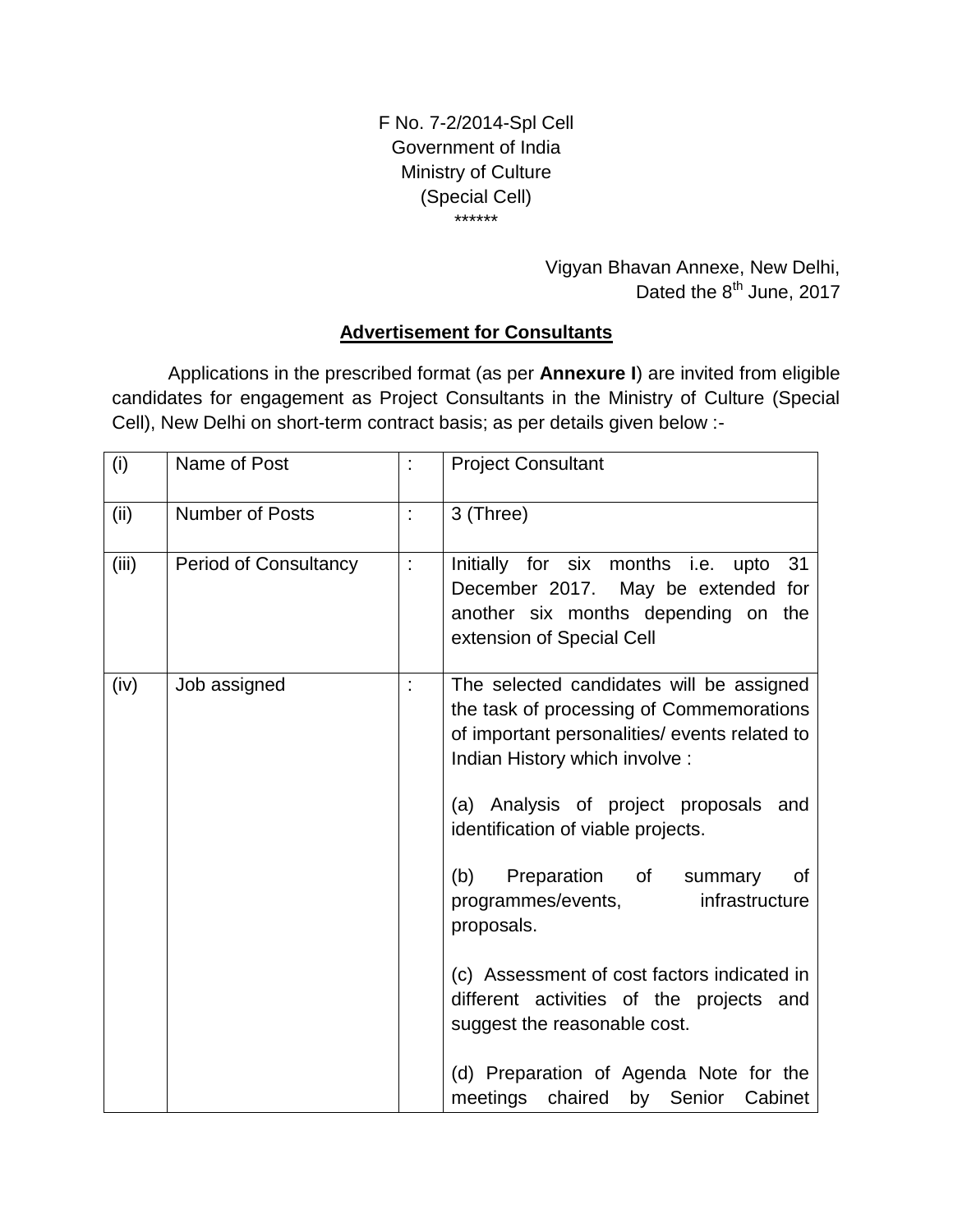|      |                             |   | Ministers.                                                                                                                               |
|------|-----------------------------|---|------------------------------------------------------------------------------------------------------------------------------------------|
|      |                             |   | (e) Approval Process for Sanction of<br>Projects and Release of Funds.                                                                   |
|      |                             |   | (f) Monitoring of activities involved in the<br>Project.                                                                                 |
|      |                             |   | Historical Research<br>lives<br>(g)<br>on<br>and<br>activities<br>of<br>important personalities/<br>memorable events.                    |
|      |                             |   | (h) Preparation of MOU with different<br>Organisations.                                                                                  |
|      |                             |   | (h) Processing of Court Cases                                                                                                            |
|      |                             |   | Processing of RTI Applications, public<br>(j)<br>grievances etc.                                                                         |
| (v)  | <b>Job Location</b>         | t | Ministry of Culture (Special Cell),<br>Vigyan Bhawan Annexe, New Delhi                                                                   |
| (vi) | <b>Eligibility Criteria</b> | t | Graduate<br>from<br>recognised<br>a<br>University.                                                                                       |
|      |                             |   | Must have experience of at least 8<br>years of working in the relevant<br>fields as explained in sub-para (iv)<br>above.                 |
|      |                             |   | Knowledge of Government Rules/<br>regulations/procedures and Budget                                                                      |
|      |                             |   | Knowledge of Computer.<br>Good<br>Proficient in Microsoft Word, Excel,<br>Power<br>Point<br>Presentation<br>and<br>internet surfing etc. |
|      |                             |   | Ability to work independently on<br>Computer.                                                                                            |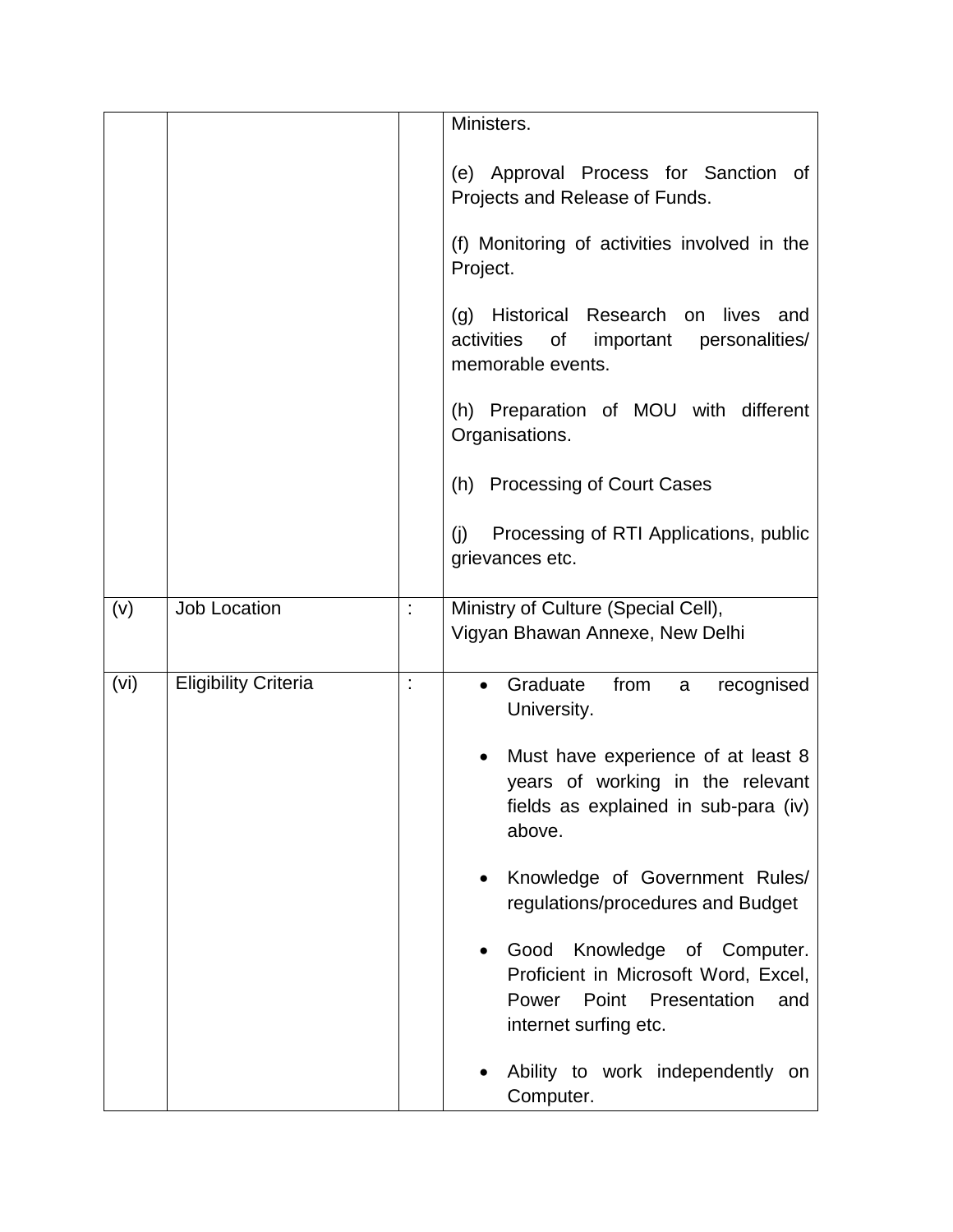|                   |                            |                      | Must<br>have<br>experience<br>οf<br>Administration and Finance maters.                                                                                                                                                                                                                                                                                                                                                                                                                                 |
|-------------------|----------------------------|----------------------|--------------------------------------------------------------------------------------------------------------------------------------------------------------------------------------------------------------------------------------------------------------------------------------------------------------------------------------------------------------------------------------------------------------------------------------------------------------------------------------------------------|
| (vii)             | Desirable Criteria         |                      | Knowledge of Indian History.<br>$\bullet$<br>Previous experience of conducting<br>Programmes, Events, Seminars,<br>Conferences, Workshops etc.<br>Good<br>command<br>Noting/<br>over<br>Drafting.<br>Flair in Writing.                                                                                                                                                                                                                                                                                 |
| (viii)            | Remuneration               |                      | Rs. 50,000/- per month.<br>TDS as applicable from time to time will be<br>deducted on a monthly basis.                                                                                                                                                                                                                                                                                                                                                                                                 |
| (ix)              | <b>Terms of Contract</b>   | $\ddot{\phantom{a}}$ | The engagement will be strictly contractual<br>and will not confer any other perquisites<br>such as residential accommodation, etc.<br>The Contract can be extended further<br>depending on the performance of the<br>Consultant.<br><b>The</b><br>contract<br>be<br>can<br>terminated by either side at any time by<br>month's<br>The<br>notice.<br>giving<br>one<br>Government can terminate the contract<br>immediately<br>by<br>giving<br>month's<br>one<br>remuneration in lieu of notice period. |
| (x)               | How to Apply               |                      | applicants<br>Interested<br>submit<br>may<br>applications on line as per proforma at<br><b>Annexure I</b> at the following e-mail address<br>candmsection@gmail.com<br>Last date for receipt of application is 15<br>days from the date of publication of the<br>advertisement in newspapers.                                                                                                                                                                                                          |
| (x <sub>i</sub> ) | <b>Selection Procedure</b> |                      | Ministry of Culture (Special<br>Cell)<br>will<br>scrutinise the applications and short list the                                                                                                                                                                                                                                                                                                                                                                                                        |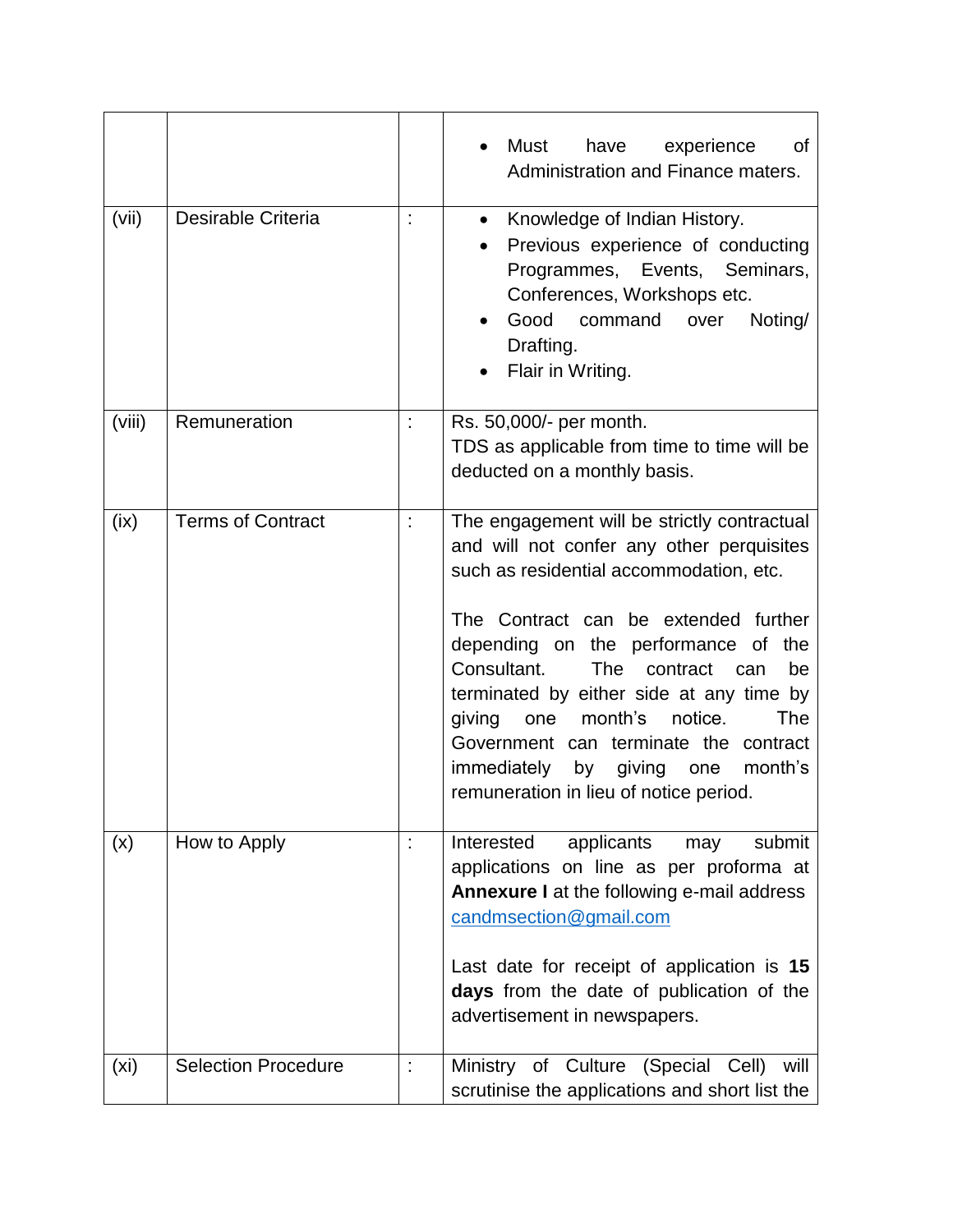| candidates based on merits. The short-<br>listed candidates will be called for Interview<br>for selection.                                  |
|---------------------------------------------------------------------------------------------------------------------------------------------|
| The decision of the Government on<br>selection of candidates will be final and no<br>correspondence on this subject will be<br>entertained. |

**Encl: As above.**

**(Suman Bara) Under Secretary to the Govt. of India Tel.23022337**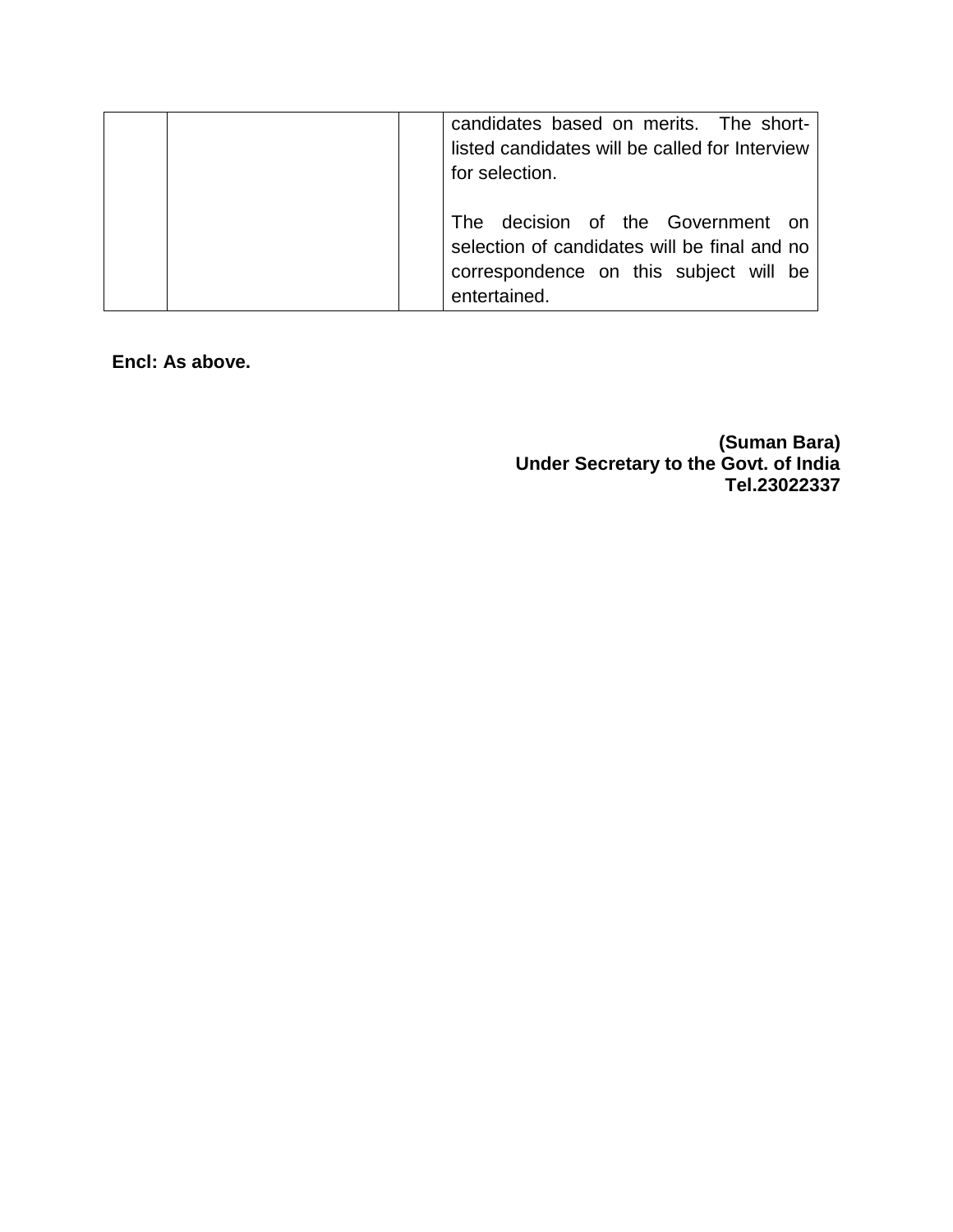F No. 7-2/2014-Spl Cell Government of India Ministry of Culture (Special Cell)

# Vigyan Bhavan Annexe, New Delhi, Dated the  $8^{th}$  June, 2017

### **Advertisement for Consultants**

Applications in the prescribed format (as per **Annexure I**) are invited from eligible candidates for engagement as Consultants in the Ministry of Culture (Special Cell), New Delhi on short-term contract basis; as per details given below :-

| (i)   | Name of Post                 | t. | <b>Scheme Consultant</b>                                                                                                                                                                                                                                                                                                                                                                                       |  |  |
|-------|------------------------------|----|----------------------------------------------------------------------------------------------------------------------------------------------------------------------------------------------------------------------------------------------------------------------------------------------------------------------------------------------------------------------------------------------------------------|--|--|
| (ii)  | <b>Number of Posts</b>       | t  | 3 (Three)                                                                                                                                                                                                                                                                                                                                                                                                      |  |  |
| (iii) | <b>Period of Consultancy</b> |    | Initially for six months i.e. upto<br>-31<br>December 2017. May be extended for<br>another six months depending on the<br>extension of Special Cell                                                                                                                                                                                                                                                            |  |  |
| (iv)  | Job assigned                 |    | The selected candidates will be assigned<br>the task of residual activities of all on-going<br>projects till its finality which involve:-<br>(a) Ensure time line of completion of the<br>Projects.<br>(b) Release of Funds.<br>(c) Monitoring in respect of delayed<br>projects.<br>(d) Preparation of MOU with different<br>Organisations.<br>Handling of Court Cases, RTI, Public<br>(e)<br>Grievances etc. |  |  |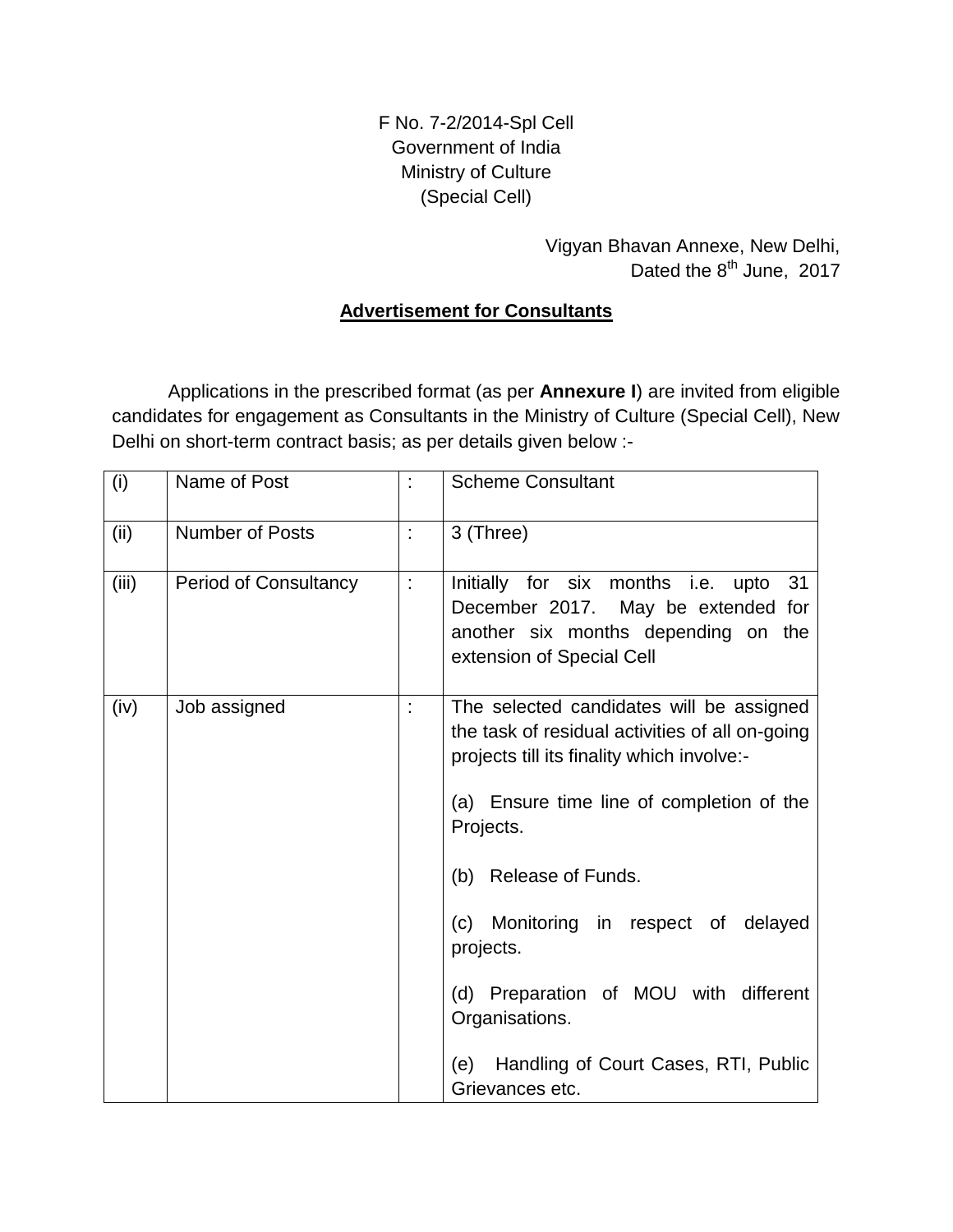| (v)    | <b>Job Location</b>         | t | Ministry of Culture (Special Cell),<br>Vigyan Bhawan Annexe, New Delhi                                                                                                                                                                                                                                                                                                                                          |
|--------|-----------------------------|---|-----------------------------------------------------------------------------------------------------------------------------------------------------------------------------------------------------------------------------------------------------------------------------------------------------------------------------------------------------------------------------------------------------------------|
| (vi)   | <b>Eligibility Criteria</b> | İ | Graduate<br>from<br>recognised<br>a<br>University.<br>Must have worked for 5 years in the<br>relevant fields as explained in sub-<br>para (iv) above.<br>Knowledge of Computer. Proficient<br>in Microsoft Word, Excel, Power<br>Point Presentation and<br>internet<br>surfing etc.<br>Ability to work independently on<br>Computer.<br>Must have experience in handling<br>Administration and Finance matters. |
| (vii)  | Desirable Criteria          |   | Knowledge of Government Rules<br>$\bullet$<br>Regulations,<br>procedures<br>and<br>Instructions.<br>Good<br>Noting/<br>command<br>over<br>Drafting.<br>Flair in Writing.                                                                                                                                                                                                                                        |
| (viii) | Remuneration                |   | Rs. 40,000/- per month.<br>TDS as applicable from time to time will be<br>deducted on a monthly basis.                                                                                                                                                                                                                                                                                                          |
| (ix)   | <b>Terms of Contract</b>    |   | The engagement will be strictly contractual<br>and will not confer any other perquisites<br>such as residential accommodation, etc.<br>The Contract can be extended further<br>depending on the performance of the<br>Consultant.<br><b>The</b><br>contract<br>be<br>can<br>terminated by either side at any time by                                                                                            |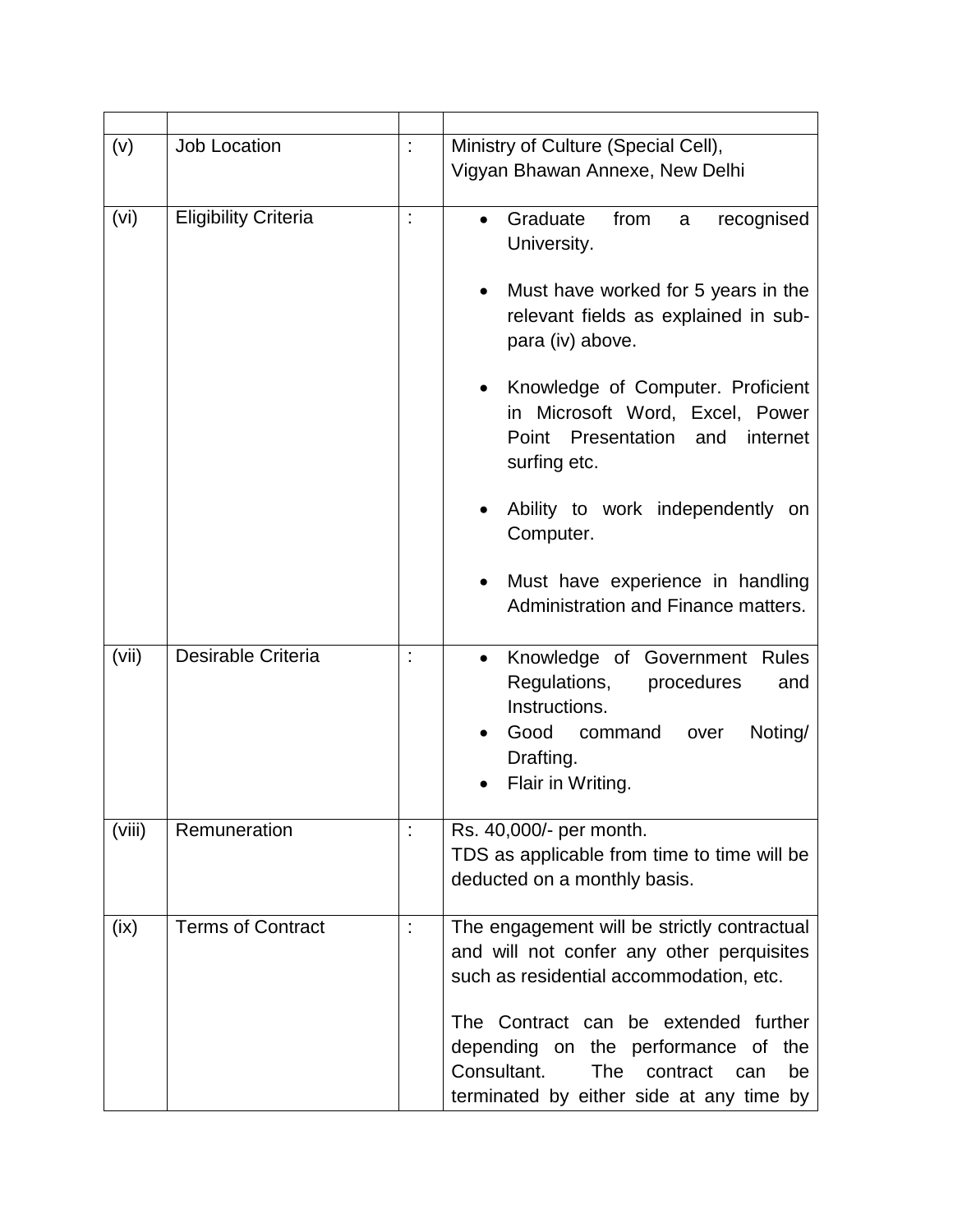|                   |                            | The<br>month's<br>notice.<br>giving<br>one<br>Government can terminate the contract<br>immediately<br>by<br>giving one<br>month's<br>remuneration in lieu of notice period.                                                                                                                                                                                         |
|-------------------|----------------------------|---------------------------------------------------------------------------------------------------------------------------------------------------------------------------------------------------------------------------------------------------------------------------------------------------------------------------------------------------------------------|
| (x)               | How to Apply               | submit<br>Interested<br>applicants<br>may<br>applications on line as per proforma at<br><b>Annexure I</b> at the following e-mail address<br>candmsection@gmail.com<br>Last date for receipt of application is 15<br>days from the date of publication of the<br>advertisement in newspapers.                                                                       |
| (x <sub>i</sub> ) | <b>Selection Procedure</b> | Ministry of Culture (Special Cell) will<br>scrutinise the applications and short list the<br>candidates based on merits. The short-<br>listed candidates will be called for Interview<br>for Selection.<br>decision of the Government<br>The<br><b>on</b><br>selection of candidates will be final and no<br>correspondence on this subject will be<br>entertained. |

**Encl: As above.**

**(Suman Bara) Under Secretary to the Govt. of India Tel.23022337**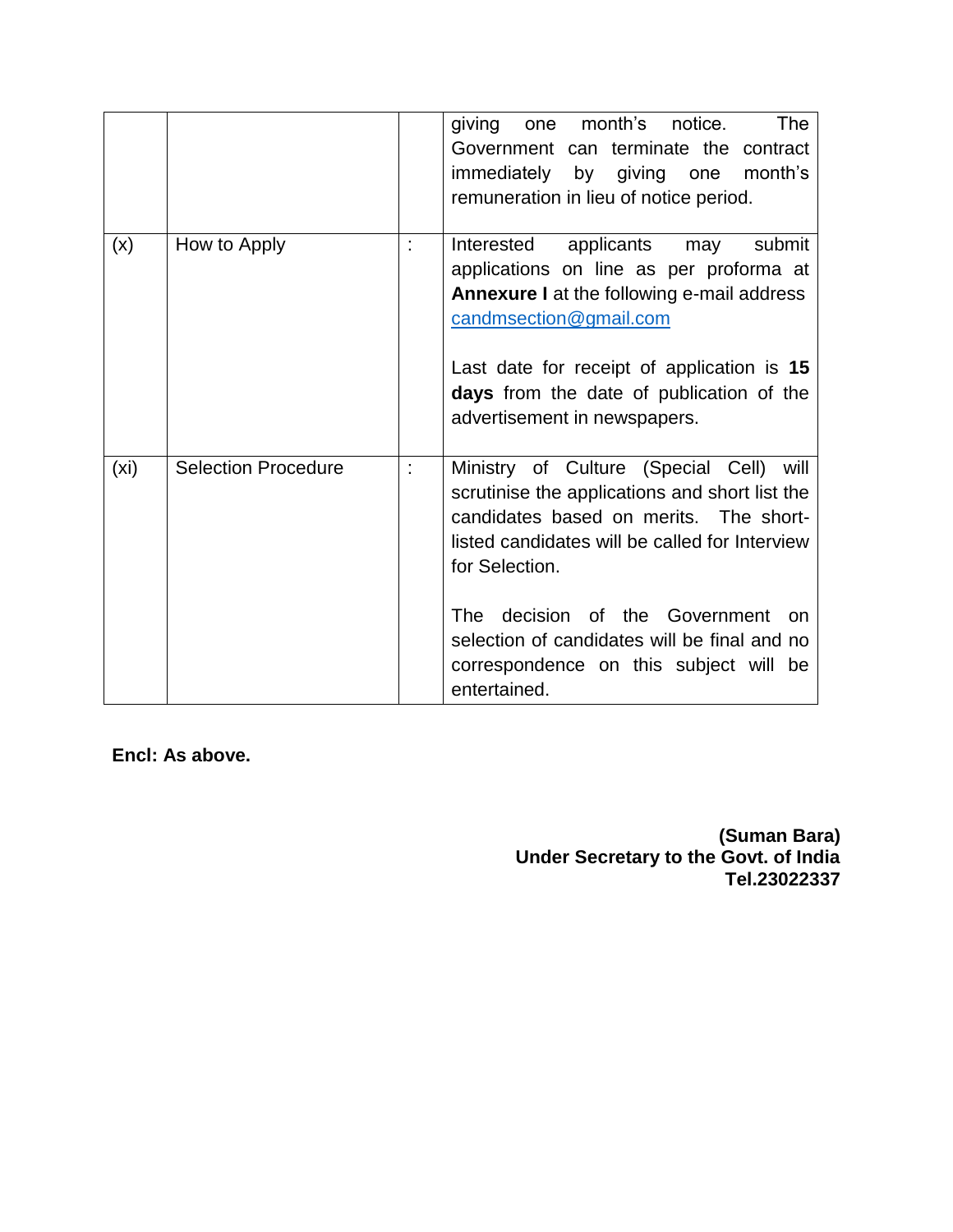#### **ANNEXURE- I**



### **PROFORMA**

## **Engagement as Project Consultant and Scheme Consultant in Ministry of Culture (Special Cell) on Contract Basis**

#### **Post Applied For :**

|                | <b>Name</b>                       |  |
|----------------|-----------------------------------|--|
| $\overline{2}$ | Date of Birth                     |  |
| 3.             | <b>Communication Address</b>      |  |
| -4.            | <b>Educational Qualifications</b> |  |
| 5.             | Total years of Experience in      |  |
|                | <b>Administration and Finance</b> |  |

#### 6. Details of Experience in the relevant field:

| Department/<br>Institution/<br>Organisation | Nature of Relevant   From<br><b>Duties</b> | To | Remarks |
|---------------------------------------------|--------------------------------------------|----|---------|
|                                             |                                            |    |         |
|                                             |                                            |    |         |
|                                             |                                            |    |         |
|                                             |                                            |    |         |
|                                             |                                            |    |         |
|                                             |                                            |    |         |

7. Knowledge in Computer:

8. Additional Information, if any, which you would like to mention in support of your suitability for the Post. Enclose a separate sheet, if required.